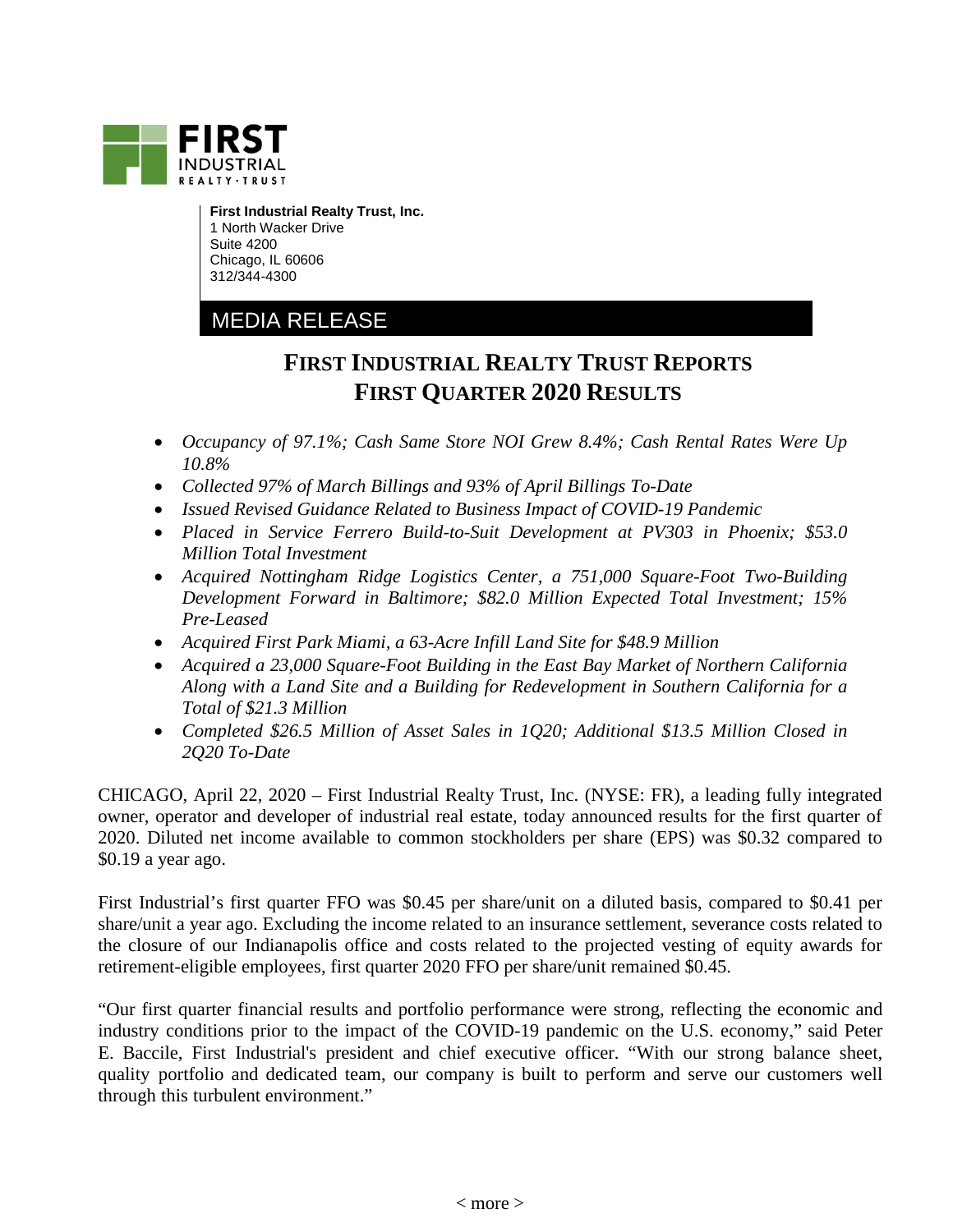# **Tenant Rent Collections During COVID-19 Pandemic**

- At the end of March, collected 97% of March billings which is in line with pre-COVID-19 monthly collections.
- As of April 22<sup>nd</sup>, collected 93% of April billings including rent from Pier 1 Imports for a 644,000 square-foot facility in Baltimore.

# **Portfolio Performance**

- In service occupancy was 97.1% at the end of the first quarter of 2020, compared to 97.6% at the end of the fourth quarter of 2019, and 97.3% at the end of the first quarter of 2019.
- Tenant retention of square footage up for renewal was 68.9% for the first quarter.
- Same property cash basis net operating income ("SS NOI") increased 8.4%. Lower free rent accounted for 4.1%, with the remainder primarily reflecting contractual rent escalations and increased rental rates on leasing, partially offset by slightly lower average occupancy.
- In the first quarter, rental rates increased 10.8% on a cash basis and 26.5% on a straight-line basis; leasing costs were \$2.70 per square foot.

# **Development Activity**

During the first quarter, the Company:

• Placed in service the 644,000 square-foot Ferrero build-to-suit development at PV303 in Phoenix; total investment of \$53.0 million and a stabilized yield of 7.9%.

# **Investment and Disposition Activities**

In the first quarter, the Company:

- Acquired Nottingham Ridge Logistics Center, a two-building development forward totaling 751,000 square feet in Baltimore. The total estimated investment is \$82.0 million with an expected cash yield of 5.7%. The project is currently 15% pre-leased.
- Acquired a 63-acre infill site for development of First Park Miami for \$48.9 million; potentially buildable up to 1.2 million square feet.
- Acquired a 23,000 square-foot building in the East Bay market of Northern California for \$4.9 million.
- Acquired a land site in the Inland Empire East and a building for redevelopment in the South Bay submarket of Los Angeles for a total of \$16.4 million.
- Sold remaining 9-building portfolio in Tampa comprised of 226,000 square feet for \$26.5 million.

In the second quarter to date, the Company:

- Acquired a 39,000 square-foot building in the East Bay market of Northern California for \$9.1 million.
- Sold two buildings totaling 191,000 square feet located in Detroit and Chicago for a total of \$13.5 million.

# **Capital**

During the first quarter, the Company:

• Paid a common dividend of \$0.25 per share/unit for the quarter ending March 31, 2020 on April 20, 2020 to stockholders of record on March 31, 2020, as previously disclosed. The new dividend rate represented an 8.7% increase from the prior rate of \$0.23 per share/unit.

In the second quarter to date, the Company:

• Paid off a \$15.1 million mortgage loan at an interest rate of 6.5%.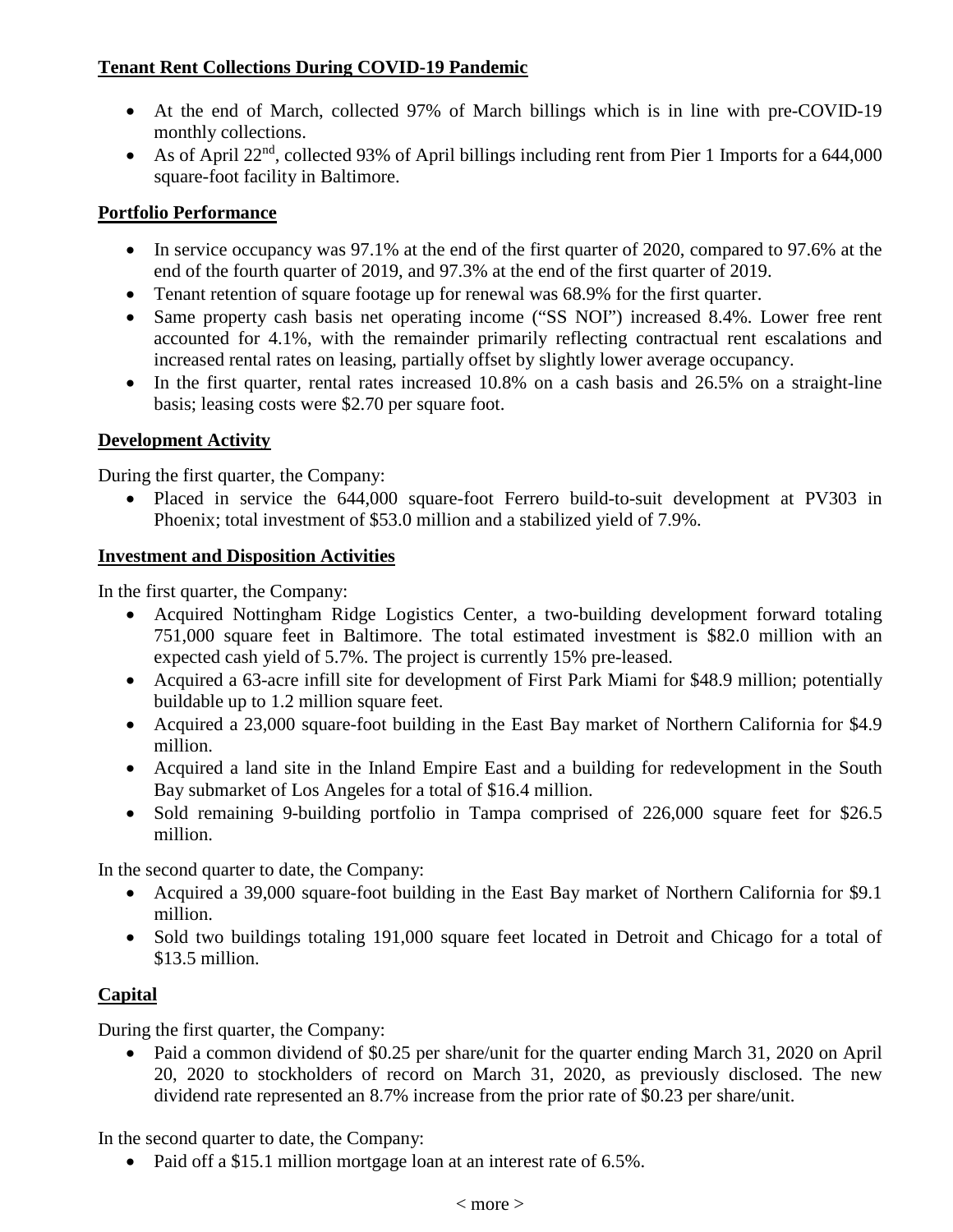"Our balance sheet is well-positioned to weather the economic impact of COVID-19," said Scott Musil, Chief Financial Officer. "We entered this period with low leverage, significant liquidity, a staggered debt maturity schedule and one of the lowest AFFO payout ratios in the REIT sector."

### **Outlook for 2020**

"The COVID-19 pandemic has caused a pause in our nation's economic activity including that of some of our tenants," said Mr. Baccile. "While our sector may benefit from widespread and accelerated adoption of e-commerce and increasing inventories, we are reducing our 2020 guidance to reflect a reserve for potential tenant defaults and slightly lower occupancy."

|                                                                                                                          | Low End of<br>Guidance for 2020<br>(Per share/unit) | High End of<br>Guidance for 2020<br>(Per share/unit) |
|--------------------------------------------------------------------------------------------------------------------------|-----------------------------------------------------|------------------------------------------------------|
| Net Income<br>Add: Real Estate Depreciation/Amortization<br>Less: Net Gain on Sale of Real Estate Through April 22, 2020 | 0.91<br>\$<br>0.99<br>(0.17)                        | 1.01<br>0.99<br>(0.17)                               |
| FFO (NAREIT Definition) <sup>(1)</sup>                                                                                   | 1.73<br>S                                           | 1.83<br>S                                            |

(1) FFO before severance costs related to the closure of our Indianapolis office, retirement benefit expense for accelerated vesting of equity awards and gain related to the final settlement of an insurance claim for a damaged property remains unchanged at \$1.73 to \$1.83 per share/unit.

The following assumptions were used:

- Average quarter-end in service occupancy of 96.0% to 97.0%, a reduction of 100 basis points at the midpoint. This assumes Pier 1 Imports vacates July 1st.
- Same property NOI growth on a cash basis before termination fees of 2.75% to 4.25% for the full year, a decrease of 125 basis points at the midpoint. This range assumes 2020 bad debt expense of \$3.0 million, including approximately \$300,000 realized in 1Q20. This is an increase of \$1 million from prior guidance and excludes any potential non-cash write-offs of deferred rent receivables related to tenants that are having financial difficulties.
- General and administrative expense of approximately \$31.0 million to \$32.0 million. This range excludes \$1.2 million of severance costs related to the closure of our Indianapolis office and retirement benefit expense for accelerated vesting of equity awards.
- Guidance includes the incremental costs expected in 2020 related to the Company's developments completed and under construction as of March 31, 2020. In total, the Company expects to capitalize \$0.04 per share of interest in 2020.
- Guidance reflects the second quarter payoff of an approximately \$15.1 million secured debt maturity with an interest rate of 6.5%.
- Guidance reflects the impact of the expected sale of the 618,000 square-foot building in Phoenix for \$55 million in 3Q20.
- Other than the above, guidance does not include the impact of:
	- o any other future debt repurchases prior to maturity or future debt issuances,
	- o any future investments or property sales,
	- o any future gain related to the final settlement of one insurance claim for a damaged property previously disclosed, or
	- o any future equity issuances.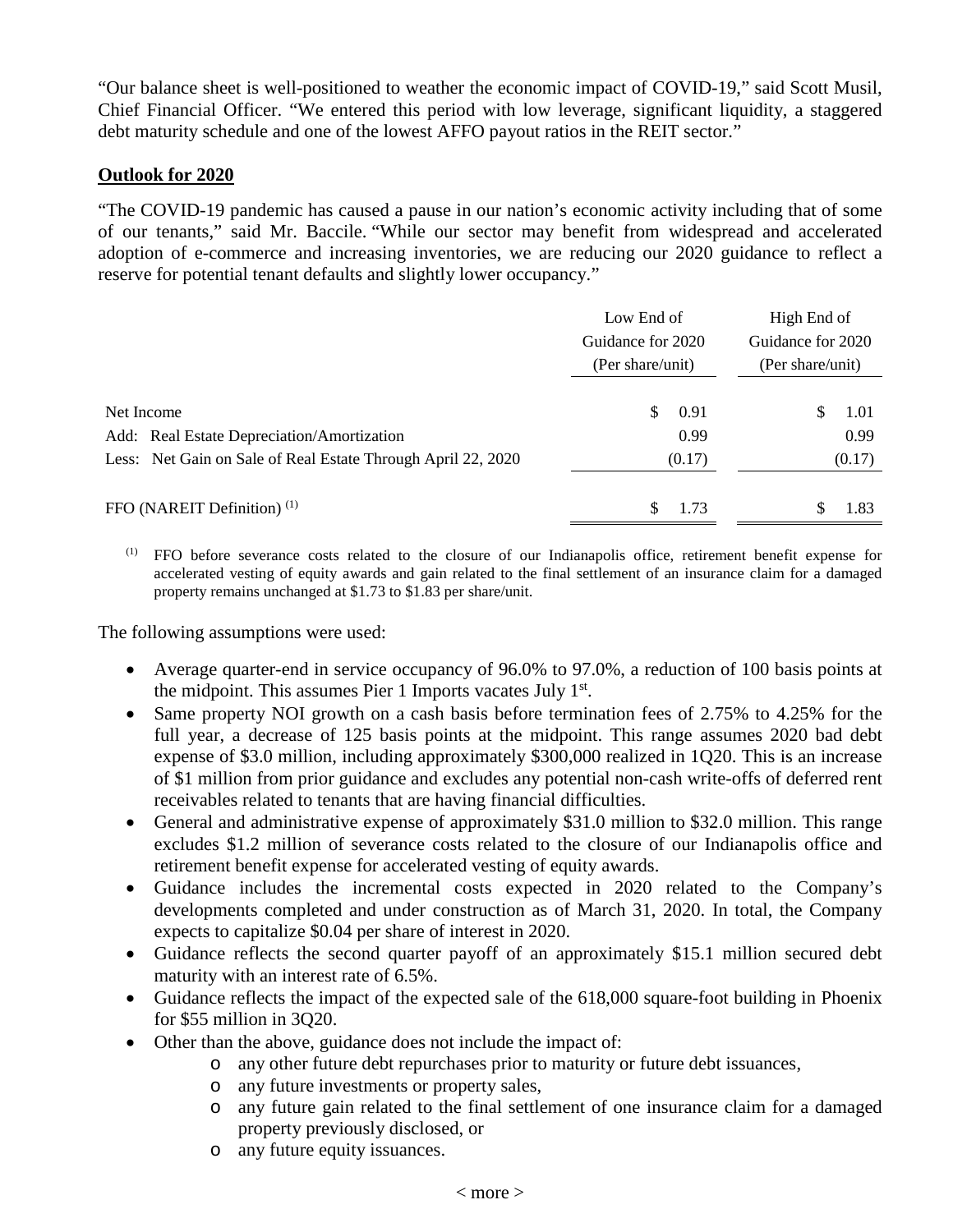### **Conference Call**

First Industrial will host its quarterly conference call on Thursday, April 23, 2020 at 10:00 a.m. CDT (11:00 a.m. EDT). The conference call may be accessed by dialing (866) 542-2938 and entering the conference ID 4893626. The conference call will also be webcast live on the Investors page of the Company's website at [www.firstindustrial.com.](http://www.firstindustrial.com/) The replay will also be available on the website.

The Company's first quarter 2020 supplemental information can be viewed at [www.firstindustrial.com](http://www.firstindustrial.com/) under the "Investors" tab.

#### **FFO Definition**

In accordance with the NAREIT definition of FFO, First Industrial calculates FFO to be equal to net income available to First Industrial Realty Trust, Inc.'s common stockholders and participating securities, plus depreciation and other amortization of real estate, plus impairment of real estate, minus gain or plus loss on sale of real estate, net of any income tax provision or benefit associated with the sale of real estate. First Industrial also excludes the same adjustments from its share of net income from an unconsolidated joint venture.

### **About First Industrial Realty Trust, Inc.**

First Industrial Realty Trust, Inc. (NYSE: FR) is a leading fully integrated owner, operator, and developer of industrial real estate with a track record of providing industry-leading customer service to multinational corporations and regional customers. Across major markets in the United States, our local market experts manage, lease, buy, (re)develop, and sell bulk and regional distribution centers, light industrial, and other industrial facility types. In total, we own and have under development approximately 64.1 million square feet of industrial space as of March 31, 2020. For more information, please visit us at [www.firstindustrial.com.](http://www.firstindustrial.com/)

#### **Forward-Looking Information**

*This press release and the presentation to which it refers may contain forward-looking statements within the meaning of Section 27A of the Securities Act of 1933, and Section 21E of the Securities Exchange Act of 1934. We intend for such forward-looking statements to be covered by the safe harbor provisions for forward-looking statements contained in the Private Securities Litigation Reform Act of 1995. Forward-looking statements are based on certain assumptions and describe our future plans, strategies and expectations, and are generally identifiable by use of the words "believe," "expect," "plan, "intend," "anticipate," "estimate," "project," "seek," "target," "potential," "focus," "may," "will," "should" or similar words. Although we believe the expectations reflected in forward-looking statements are based upon reasonable assumptions, we can give no assurance that our expectations will be attained or that results will not materially differ. Factors which could have a materially adverse effect on our operations and future prospects include, but are not limited to: changes in national, international, regional and local economic conditions generally and real estate markets specifically; changes in legislation/regulation (including changes to laws governing the taxation of real estate investment trusts) local economic conditions generally and real estate markets specifically; changes in legislation/regulation (including changes to laws governing the taxation of real estate investment trusts) and actions of regulatory authorities; the uncertainty and economic impact of pandemics, epidemics or other public health emergencies or fear of such events, such as the recent outbreak of coronavirus disease 2019 (COVID-19); our ability to qualify and maintain our status as a real estate investment trust; the availability and attractiveness of financing (including both public and private capital) and*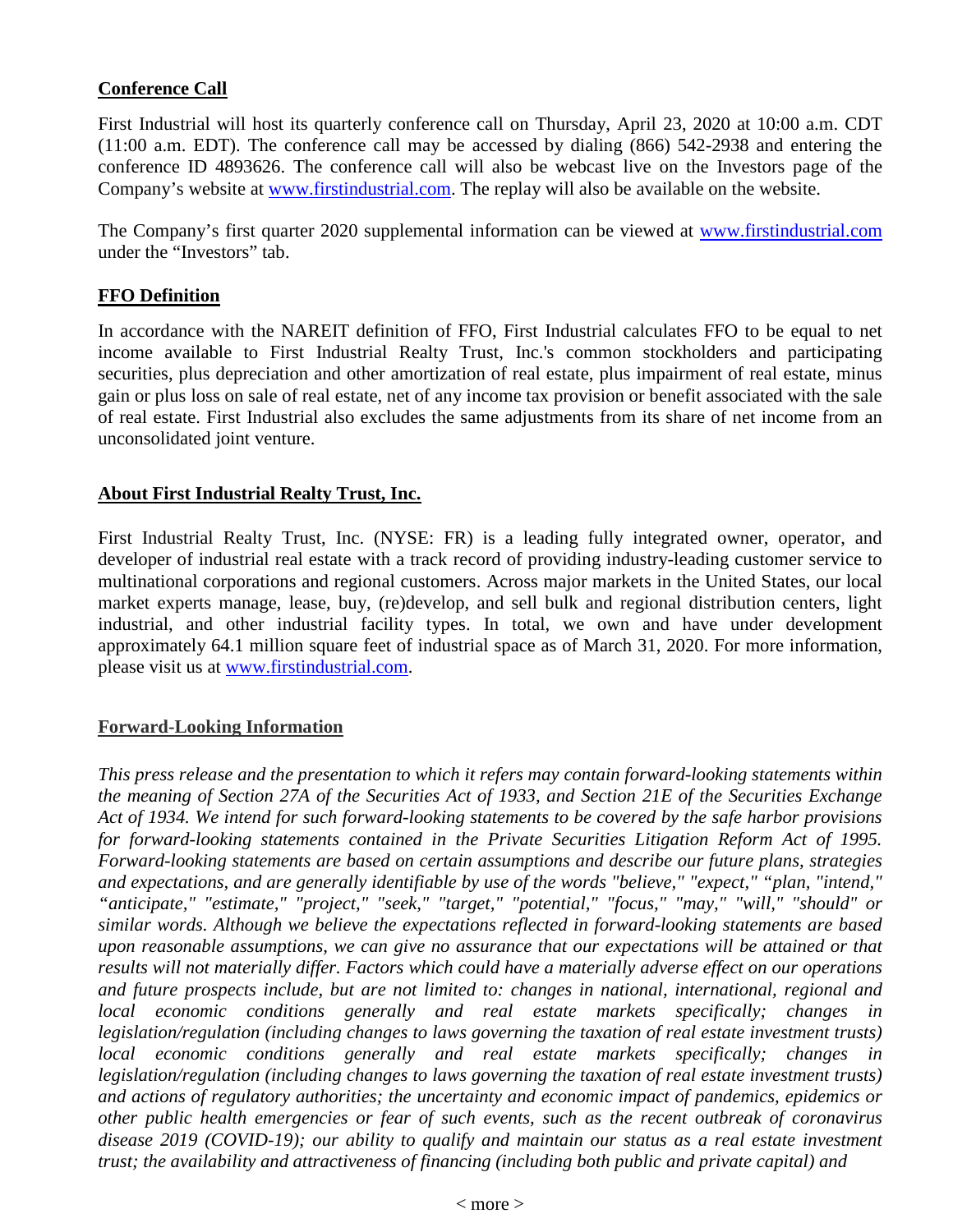*changes in interest rates; the availability and attractiveness of terms of additional debt repurchases; our ability to retain our credit agency ratings; our ability to comply with applicable financial covenants; our competitive environment; changes in supply, demand and valuation of industrial properties and land in our current and potential market areas; our ability to identify, acquire, develop and/or manage properties on favorable terms; our ability to dispose of properties on favorable terms; our ability to manage the integration of properties we acquire; potential liability relating to environmental matters; defaults on or non-renewal of leases by our tenants; decreased rental rates or increased vacancy rates; higher-than-expected real estate construction costs and delays in development or lease-up schedules; potential natural disasters and other potentially catastrophic events such as acts of war and/or terrorism; litigation, including costs associated with prosecuting or defending claims and any adverse outcomes; risks associated with our investments in joint ventures, including our lack of sole decisionmaking authority; and other risks and uncertainties described under the heading "Risk Factors" and elsewhere in our annual report on Form 10-K for the year ended December 31, 2019, as well as those risks and uncertainties discussed from time to time in our other Exchange Act reports and in our other public filings with the SEC. We caution you not to place undue reliance on forward-looking statements, which reflect our outlook only and speak only as of the date of this press release or the dates indicated in the statements. We assume no obligation to update or supplement forward-looking statements. For further information on these and other factors that could impact us and the statements contained herein, reference should be made to our filings with the SEC.*

A schedule of selected financial information is attached.

Contact: Art Harmon Vice President, Investor Relations and Marketing 312-344-4320

 $<$  more  $>$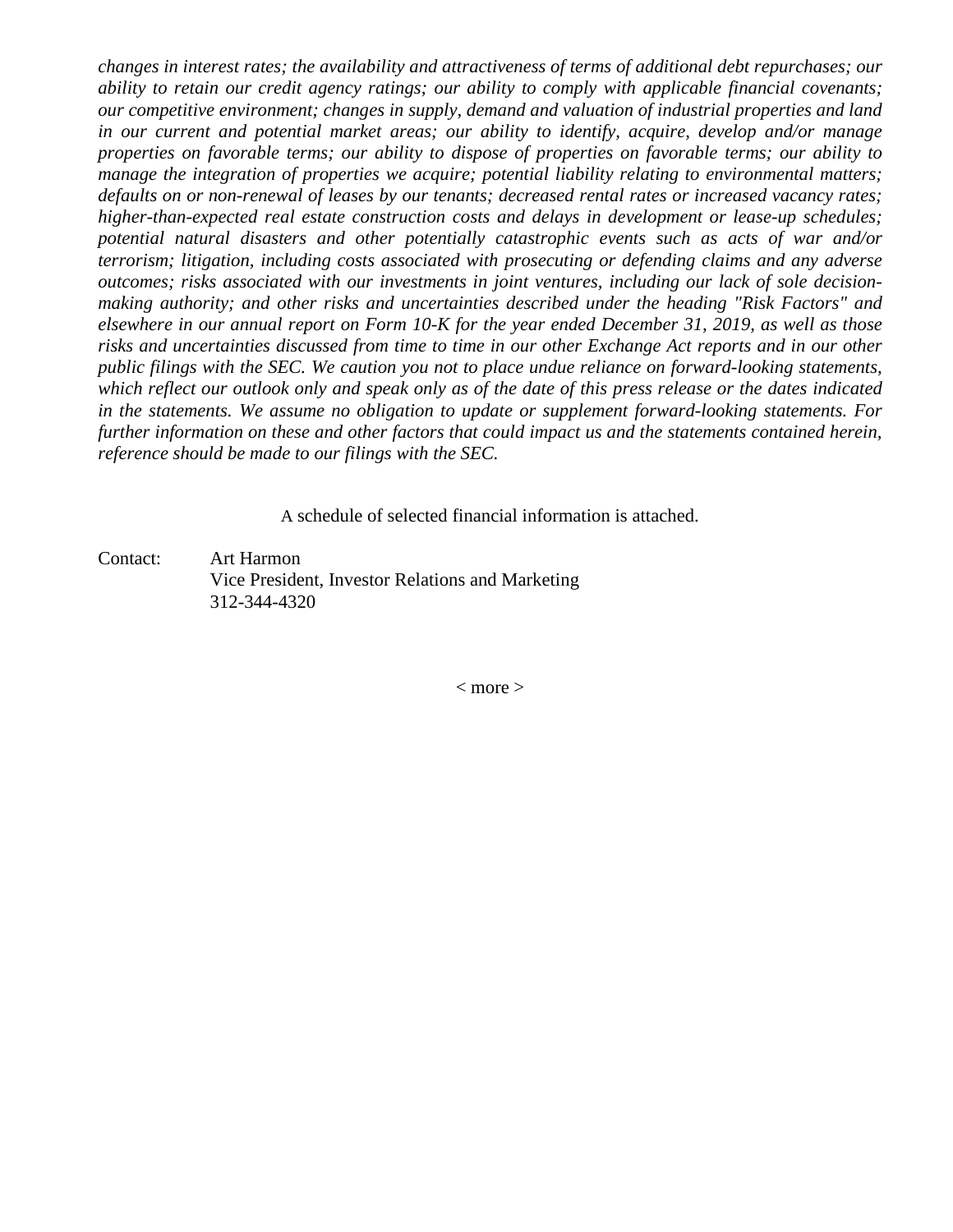#### **FIRST INDUSTRIAL REALTY TRUST, INC. Selected Financial Data (Unaudited) (In thousands except per share/Unit data)**

|                                                                                                                                                                   |               | <b>Three Months Ended</b> |           |
|-------------------------------------------------------------------------------------------------------------------------------------------------------------------|---------------|---------------------------|-----------|
|                                                                                                                                                                   | March 31,     |                           | March 31, |
|                                                                                                                                                                   | 2020          |                           | 2019      |
| <b>Statements of Operations and Other Data:</b>                                                                                                                   |               |                           |           |
| <b>Total Revenues</b>                                                                                                                                             | \$<br>110,343 | \$                        | 104,541   |
| <b>Property Expenses</b>                                                                                                                                          | (29,081)      |                           | (30, 168) |
| General and Administrative (a)                                                                                                                                    | (9,251)       |                           | (6,802)   |
| Depreciation of Corporate FF&E                                                                                                                                    | (194)         |                           | (200)     |
| Depreciation and Other Amortization of Real Estate                                                                                                                | (30, 737)     |                           | (29, 855) |
|                                                                                                                                                                   |               |                           |           |
| <b>Total Expenses</b>                                                                                                                                             | (69,263)      |                           | (67, 025) |
| Gain (Loss) on Sale of Real Estate                                                                                                                                | 13,993        |                           | (208)     |
| <b>Interest Expense</b>                                                                                                                                           | (12, 804)     |                           | (12,767)  |
| Amortization of Debt Issuance Costs                                                                                                                               | (788)         |                           | (831)     |
| Income from Operations Before Equity in (Loss) Income of                                                                                                          |               |                           |           |
| Joint Venture and Income Tax Benefit (Provision)                                                                                                                  | 41,481        |                           | 23,710    |
| Equity in (Loss) Income of Joint Venture                                                                                                                          | (29)          |                           | 844       |
| Income Tax Benefit (Provision)                                                                                                                                    | 77            |                           | (214)     |
|                                                                                                                                                                   |               |                           |           |
| <b>Net Income</b>                                                                                                                                                 | 41,529        |                           | 24,340    |
| Net Income Attributable to the Noncontrolling Interest                                                                                                            | (895)         |                           | (537)     |
| Net Income Available to First Industrial Realty Trust, Inc.'s                                                                                                     |               |                           |           |
| <b>Common Stockholders and Participating Securities</b>                                                                                                           | S<br>40,634   | S                         | 23,803    |
| RECONCILIATION OF NET INCOME AVAILABLE TO<br>FIRST INDUSTRIAL REALTY TRUST, INC.'S COMMON<br>STOCKHOLDERS AND PARTICIPATING SECURITIES TO<br>FFO (b) AND AFFO (b) |               |                           |           |
| Net Income Available to First Industrial Realty Trust, Inc.'s                                                                                                     |               |                           |           |
| <b>Common Stockholders and Participating Securities</b>                                                                                                           | \$<br>40,634  | S                         | 23,803    |
| Depreciation and Other Amortization of Real Estate                                                                                                                | 30,737        |                           | 29,855    |
| Noncontrolling Interest                                                                                                                                           | 895           |                           | 537       |
| (Gain) Loss on Sale of Depreciable Real Estate                                                                                                                    | (13,993)      |                           | 208       |
|                                                                                                                                                                   |               |                           |           |
| Gain on Sale of Real Estate from Joint Venture                                                                                                                    |               |                           | (967)     |
| Income Tax Provision - Gain on Sale of Real Estate from Joint Venture                                                                                             |               |                           | 218       |
| Funds From Operations (NAREIT) ("FFO") (b)                                                                                                                        | \$<br>58,273  | \$                        | 53,654    |
| Amortization of Stock Based Compensation                                                                                                                          | 3,641         |                           | 1,762     |
| Amortization of Debt Discounts and Hedge Costs                                                                                                                    | 104           |                           | 25        |
| Amortization of Debt Issuance Costs                                                                                                                               | 788           |                           | 831       |
| Depreciation of Corporate FF&E                                                                                                                                    | 194           |                           | 200       |
| Non-incremental Building Improvements                                                                                                                             | (1,505)       |                           | (1, 551)  |
| Non-incremental Leasing Costs                                                                                                                                     | (3,498)       |                           | (3,598)   |
| Capitalized Interest                                                                                                                                              | (1,558)       |                           | (944)     |
| Capitalized Overhead                                                                                                                                              | (1,720)       |                           | (794)     |
| Straight-Line Rent, Amortization of Above (Below) Market Leases                                                                                                   |               |                           |           |
| and Lease Inducements                                                                                                                                             | (3,171)       |                           | (3,075)   |
|                                                                                                                                                                   |               |                           |           |
| <b>Adjusted Funds From Operations ("AFFO") (b)</b>                                                                                                                | 51,548<br>S   | S                         | 46,510    |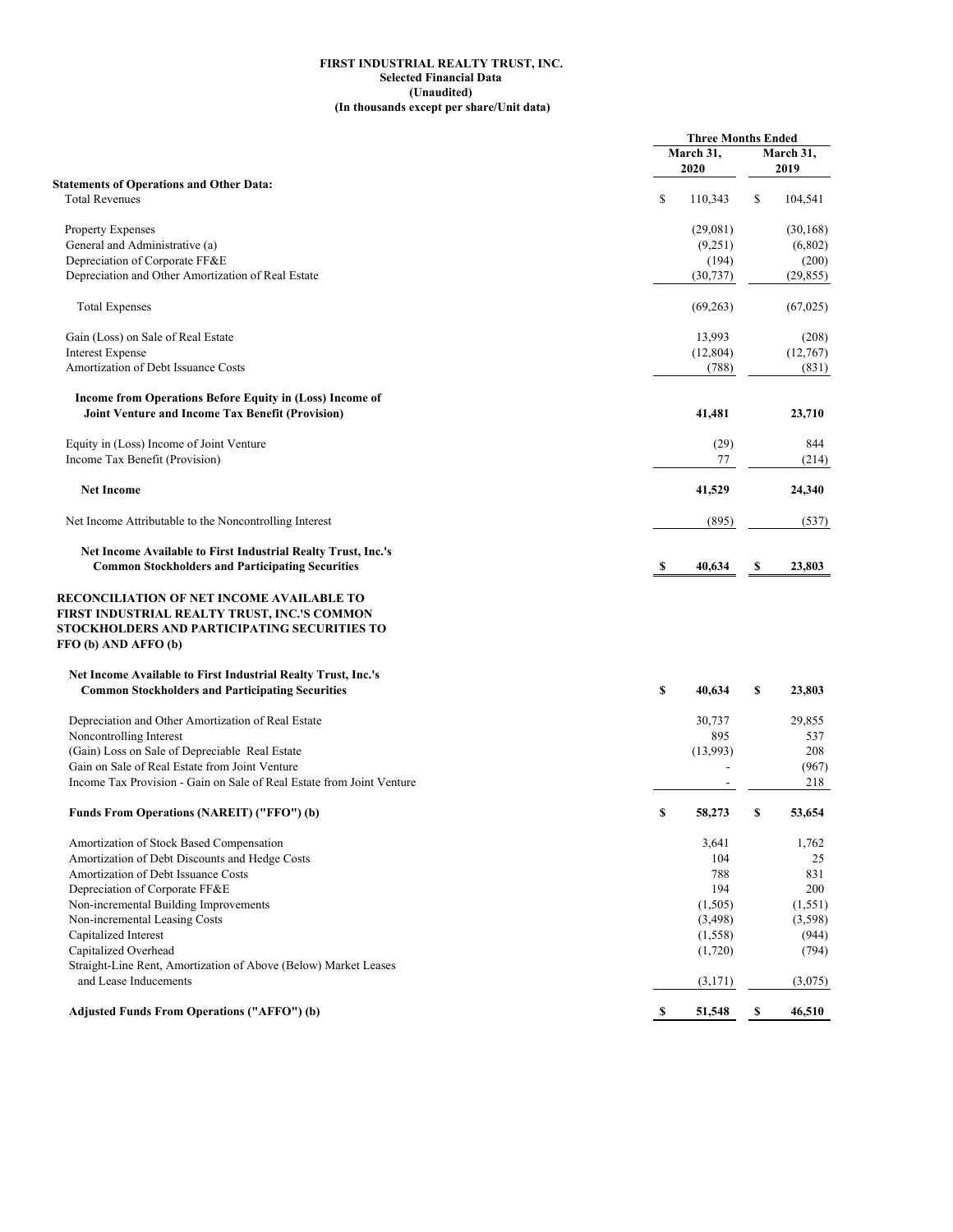#### **(Unaudited) (In thousands except per share/Unit data) FIRST INDUSTRIAL REALTY TRUST, INC. Selected Financial Data**

| RECONCILIATION OF NET INCOME AVAILABLE TO<br>FIRST INDUSTRIAL REALTY TRUST, INC.'S COMMON                                |                                                   | <b>Three Months Ended</b>                         |                   |  |
|--------------------------------------------------------------------------------------------------------------------------|---------------------------------------------------|---------------------------------------------------|-------------------|--|
| STOCKHOLDERS AND PARTICIPATING SECURITIES TO<br>ADJUSTED EBITDA (b) AND NOI (b)                                          | March 31,<br>2020                                 |                                                   | March 31,<br>2019 |  |
| Net Income Available to First Industrial Realty Trust, Inc.'s<br><b>Common Stockholders and Participating Securities</b> | \$<br>40,634                                      | \$                                                | 23,803            |  |
| <b>Interest Expense</b>                                                                                                  | 12,804                                            |                                                   | 12,767            |  |
| Depreciation and Other Amortization of Real Estate                                                                       | 30,737                                            |                                                   | 29,855            |  |
| Severance and Retirement Benefit Expense (a)                                                                             | 1,204                                             |                                                   |                   |  |
| Income Tax Benefit                                                                                                       | (77)                                              |                                                   | (4)               |  |
| Income Tax Provision - Gain on Sale of Real Estate from Joint Venture                                                    |                                                   |                                                   | 218               |  |
| Noncontrolling Interest                                                                                                  | 895                                               |                                                   | 537               |  |
| Amortization of Debt Issuance Costs                                                                                      | 788                                               |                                                   | 831               |  |
| Depreciation of Corporate FF&E                                                                                           | 194                                               |                                                   | 200               |  |
| (Gain) Loss on Sale of Real Estate                                                                                       | (13,993)                                          |                                                   | 208               |  |
| Gain on Sale of Real Estate from Joint Venture                                                                           |                                                   |                                                   | (967)             |  |
| Adjusted EBITDA (b)                                                                                                      | \$<br>73,186                                      | \$                                                | 67,448            |  |
| General and Administrative (a)                                                                                           | 8,047                                             |                                                   | 6,802             |  |
| FFO from Joint Venture                                                                                                   | 29                                                |                                                   | 123               |  |
| Net Operating Income ("NOI") (b)                                                                                         | \$<br>81,262                                      | \$                                                | 74,373            |  |
| Non-Same Store NOI                                                                                                       | (8,391)                                           |                                                   | (4,147)           |  |
| Same Store NOI Before Same Store Adjustments (b)                                                                         | \$<br>72,871                                      | \$                                                | 70,226            |  |
| Straight-line Rent                                                                                                       | 154                                               |                                                   | (2,840)           |  |
| Above (Below) Market Lease Amortization                                                                                  | (257)                                             |                                                   | (259)             |  |
| Lease Termination Fees                                                                                                   | (616)                                             |                                                   | (571)             |  |
| Same Store NOI (Cash Basis without Termination Fees) (b)                                                                 | S<br>72,152                                       | S                                                 | 66,556            |  |
| Weighted Avg. Number of Shares/Units Outstanding - Basic                                                                 | 129,070                                           |                                                   | 128,818           |  |
| Weighted Avg. Number of Shares Outstanding - Basic                                                                       | 126,934                                           |                                                   | 126,194           |  |
| Weighted Avg. Number of Shares/Units Outstanding - Diluted                                                               | 129,400                                           |                                                   | 129,178           |  |
| Weighted Avg. Number of Shares Outstanding - Diluted                                                                     | 127,111                                           |                                                   | 126,456           |  |
| Per Share/Unit Data:                                                                                                     |                                                   |                                                   |                   |  |
| Net Income Available to First Industrial Realty Trust, Inc.'s                                                            |                                                   |                                                   |                   |  |
| Common Stockholders and Participating Securities                                                                         | \$<br>40,634                                      | \$                                                | 23,803            |  |
| Less: Allocation to Participating Securities                                                                             | (59)                                              |                                                   | (60)              |  |
| Net Income Available to First Industrial Realty Trust, Inc.'s Common Stockholders<br>Basic and Diluted Per Share         | $\boldsymbol{\mathbb{S}}$<br>40,575<br>\$<br>0.32 | $\mathbb{S}% _{n}^{X\rightarrow\mathbb{R}}$<br>\$ | 23,743<br>0.19    |  |
|                                                                                                                          |                                                   |                                                   |                   |  |
| FFO (NAREIT) (b)                                                                                                         | \$<br>58,273                                      | \$                                                | 53,654            |  |
| Less: Allocation to Participating Securities                                                                             | (172)                                             |                                                   | (137)             |  |
| FFO (NAREIT) Allocable to Common Stockholders and Unitholders                                                            | \$<br>58,101                                      | \$                                                | 53,517            |  |
| Basic Per Share/Unit                                                                                                     | \$<br>0.45                                        | \$                                                | 0.42              |  |
| Diluted Per Share/Unit                                                                                                   | \$<br>0.45                                        | \$                                                | 0.41              |  |
| Common Dividends/Distributions Per Share/Unit                                                                            | \$<br>0.25                                        | \$                                                | 0.23              |  |
| <b>Balance Sheet Data (end of period):</b>                                                                               | March 31,                                         |                                                   | December 31,      |  |
|                                                                                                                          | 2020                                              |                                                   | 2019              |  |
| Groce Real Fetate Investment                                                                                             | 9.900445                                          |                                                   | \$3830200         |  |

Gross Real Estate Investment \$ 3,999,445 \$ 3,830,209<br>Total Assets 3,518,828 3,999,445 \$ 3,830,209 Total Assets 3,518,828 3,528,828 3,528,828 3,528,828 3,542,774 3,518,828 Debt 1,644,783 1,483,565 Total Liabilities 1,871,793 1,720,565 Total Equity 1,798,263 1,790,981